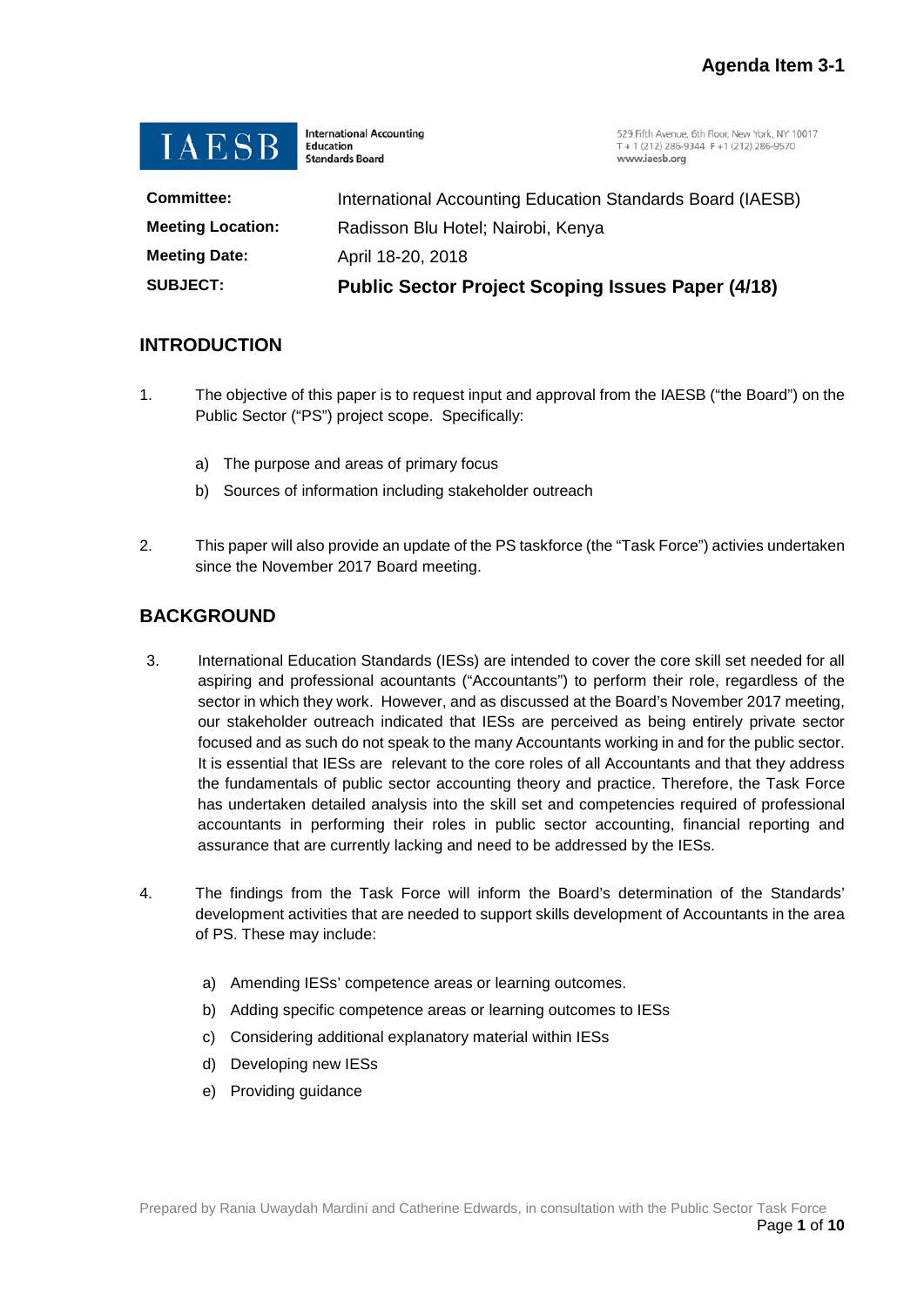5. The Task Force was established in April 2017, convened for the first time in June and presented a Progress Report at the November 2017 meeting. Since then, the Task Force has endeavoured to define, scope and carry out its work in line with the strategy discussed with the Board at the November meeting. Task Force members also identified the references on PS competences to consider and guide its analyses (See Appendix I).

## **DISCUSSION**

#### **Methodology**

- 6. As a first step, the Task Force took a selection of publicly available information on the subject of competencies required for public sector accountancy. Documents were sourced from various competency frameworks, syllabi and government departments with the intention to capture a wide spectrum of perspectives in the area: accounting and audit (both internal and external) from the standpoint of a government entity or an organization with capacity development objectives - be it a professional organization, intergovernmental, non-governmental agency or other entity working in or with the public sector. Geographic diversity was also a consideration. As such, the selection comprised the following:
	- IIA global internal audit competency framework (Institute of Internal Auditors, 2013)
	- AFROSAI-E competencies framework (African Organisation Of English Speaking Supreme Audit Institutions, 2016)
	- INTOSAI draft framework (International Organization of Supreme Audit Institutions, 2016)
	- CIPFA syllabi (The Chartered Institute of Public Finance and Accountancy, 2018)
	- Office of the Auditor General of Ireland (Ireland, current)
	- Wales Audit Office (Wales, 2014)
	- Yukon Government (Canada, 2015)
	- Proficiency Requirements for Comprehensive Auditing (Canadian Comprehensive Auditing Foundation, 1998)
	- ADB Competency Framework (Asian Development Bank, 2014)
	- OECD Core Skills for the Public Sector (Organization for Economic Cooperation and Development, 2017)
- 7. The first, high level review, identified a number of frameworks / syllabi with a focus on generic auditing skills and / or behavioural, competencies for a general role in the PS; and others that addressed the PS accountant's or auditor's role more specifically. The latter category, comprising the following documents, was chosen for further and deeper analysis:.
	- AFROSAI-E competencies framework (African Organisation Of English Speaking Supreme Audit Institutions, 2016)
	- INTOSAI draft framework (International Organization of Supreme Audit Institutions, 2016)
	- CIPFA syllabi (The Chartered Institute of Public Finance and Accountancy, 2018)
	- Office of the Auditor General of Ireland (Ireland, current)
	- Wales Audit Office (Wales, 2014)
	- Yukon Government (Canada, 2015)
	- Proficiency Requirements for Comprehensive Auditing (Canadian Comprehensive Auditing Foundation, 1998)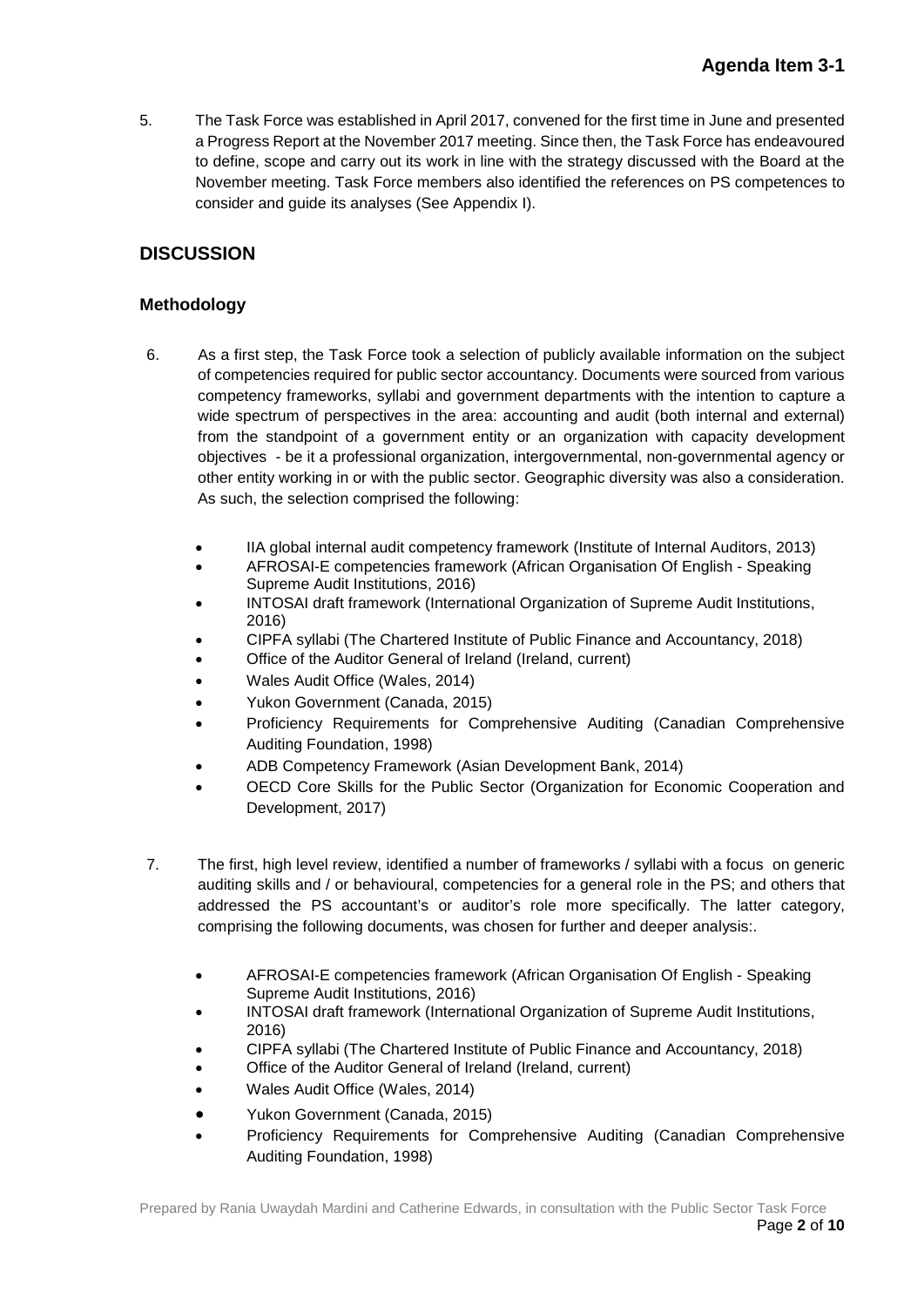### **Summary of Findings[1](#page-2-0)**

- 8. Detailed analysis undertaken has demonstrated that there is a large similarity of skills required by all Accountants whatever the sector in which they work, but there are also a number of key differences.
- 9. The differences fall broadly into the categories reported to the Board in November 2017 as areas on which to focus where PS accounting apppears to differ from practice in the private and corporate sectors. These are (a) distinctive approaches to financial reporting and financial management practices, (b) distinctive approaches to audit and assurance practices and (c) the political and public policy environment and its impact – that 'mandating environment'. More specifically, the idiosyncratic public sector competencies have been mapped to particular IES competence areas. The following table summarizes the results while identifying the areas of competence that are critical to Accountants working in the PS but are lacking in IESs. Appendix 1 presents the full detailed findings in a matrix format.

| KEY PUBLIC SECTOR COMPETENCIES / LEARNING OUTCOMES NOT                                           |                                                                                                                                                                              |                                |                        |
|--------------------------------------------------------------------------------------------------|------------------------------------------------------------------------------------------------------------------------------------------------------------------------------|--------------------------------|------------------------|
| Competence Area /<br><b>Issue</b>                                                                | <b>Public Sector Competence / Learning</b><br><b>Outcome / Focus</b>                                                                                                         | Very<br>Commonly<br>Identified | Commonly<br>Identified |
| <b>Technical Accounting</b><br>/ Financial<br><b>Accounting and</b><br><b>Reporting (IES 2a)</b> | Financial reporting standards in the public<br>sector (IPSAS)/ European Public Sector<br>Accounting Standards / Other                                                        |                                | X                      |
|                                                                                                  | PEFA assessments / performance evaluation                                                                                                                                    |                                | X                      |
| <b>Financial</b><br><b>Management (IES2c)</b>                                                    | Organisational financial objectives and<br>methodologies including financing and<br>investment policies (long and short term)-<br>from a public sector angle                 |                                | X                      |
|                                                                                                  | Main types of audit [compliance and<br>performance besides financial] carried out in<br>entities and the purposes attaching to them                                          | X                              |                        |
| <b>Audit and</b><br>assurance (IES2e)                                                            | The approach to conducting audits in the<br>public sector with particular emphasis on the<br>types of audit unique to/predominant in the<br>sector;                          |                                | X                      |
|                                                                                                  | Other bodies of audit standards: International<br><b>Standards of Supreme Audit Institutions</b><br>(ISSAI) / Internal Audit Standards / Value-for-<br>Money Standards/Other | X                              |                        |
| <b>Taxation (IES2d)</b>                                                                          | Taxation models, public revenues & economic<br>management                                                                                                                    |                                | X                      |

<span id="page-2-0"></span><sup>&</sup>lt;sup>1</sup> The findings are based on the analysis conducted by the TF members only and has not been subject to external review by other parties.

Prepared by Rania Uwaydah Mardini and Catherine Edwards, in consultation with the Public Sector Task Force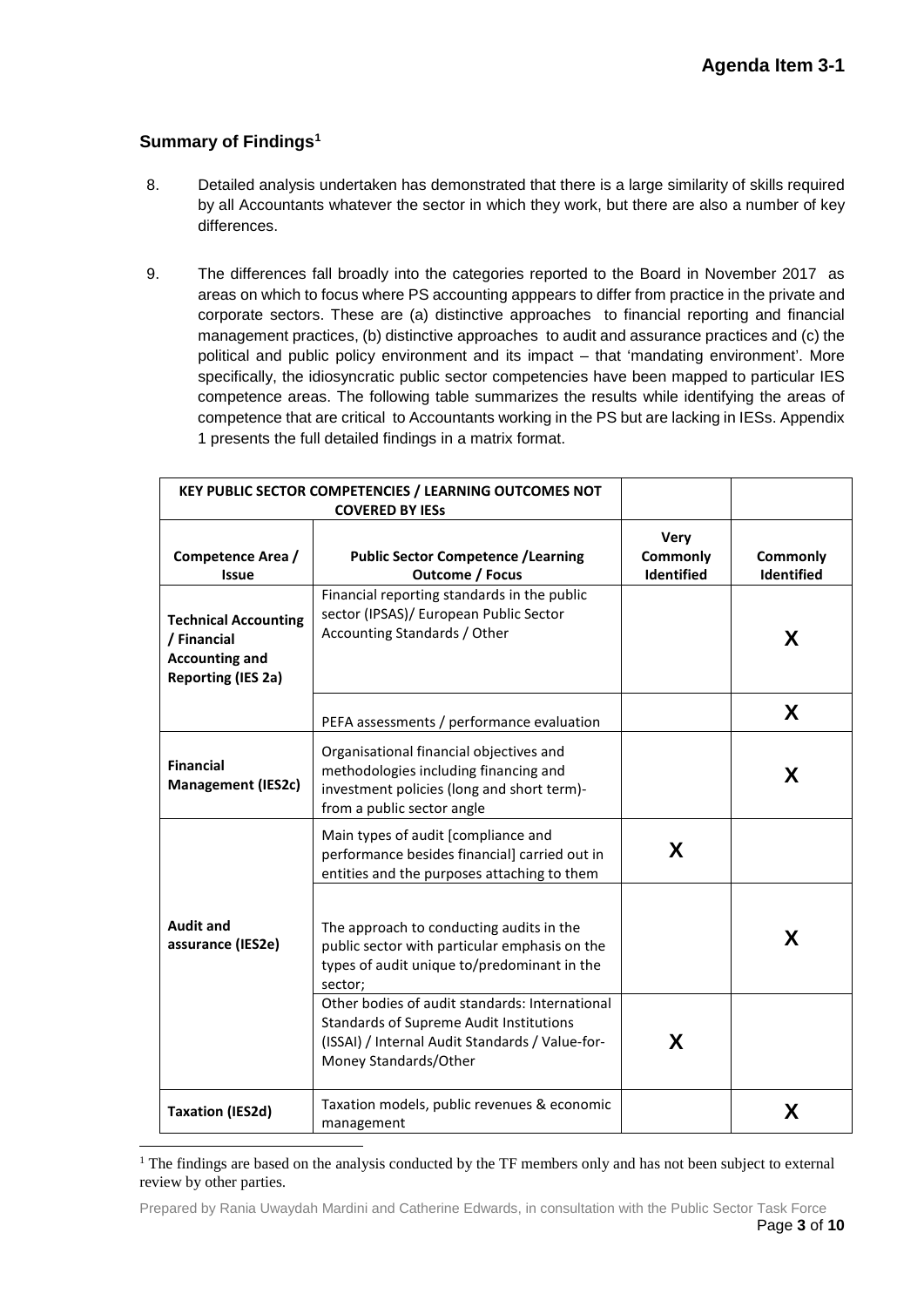| Governance, risk<br>management and<br>internal control<br>(IES2f) | The structure & functions of the public sector:<br>governance and accountability including<br>distinctions between the main governance<br>functions (legislative, judicial and managerial)                                                                                                                                                                                                                                                                              | X |        |
|-------------------------------------------------------------------|-------------------------------------------------------------------------------------------------------------------------------------------------------------------------------------------------------------------------------------------------------------------------------------------------------------------------------------------------------------------------------------------------------------------------------------------------------------------------|---|--------|
| <b>Business laws and</b><br>regulations (IES2g)                   | Regulatory environment in the public sector                                                                                                                                                                                                                                                                                                                                                                                                                             |   | X<br>X |
|                                                                   | Regulatory framework of public sector audit<br>Service delivery & public service<br>environment / economical, efficient and<br>effective management of public funds and<br>resources                                                                                                                                                                                                                                                                                    | X |        |
| <b>Business and</b><br>organizational<br>environment (IES2i)      | Public policy setting - processes and role of<br>players [(a) nature and range of public<br>service provision; responsible entities;<br>mechanisms for sharing powers and<br>responsibilities for service delivery (b)<br>procedures, instruments and institutional<br>arrangements in place at central,<br>decentralised and deconcentrated<br>government levels for creating, developing<br>and implementing policies (the policy cycle)<br>within the public sector] |   | X      |
|                                                                   | Wider context of the public sector<br>environment (local and national) which leads<br>to additional audit objectives - beyond<br>merely expressing an opinion on the financial<br>statements - that may result from<br>parliamentary directives, government<br>circulars, stakeholder expectations, entity<br>specific issues, etc. and that may extend                                                                                                                 | Χ |        |
|                                                                   | Political environment / factors<br>Social environment / factors                                                                                                                                                                                                                                                                                                                                                                                                         |   | X<br>X |
| <b>Economics (IES2j)</b>                                          | Budgeting (use of limited resources)<br>[Deficit/surplus/break-even] and its economic<br>implications + monitoring                                                                                                                                                                                                                                                                                                                                                      | X |        |
|                                                                   | The economic environment & the public<br>sector                                                                                                                                                                                                                                                                                                                                                                                                                         |   | X      |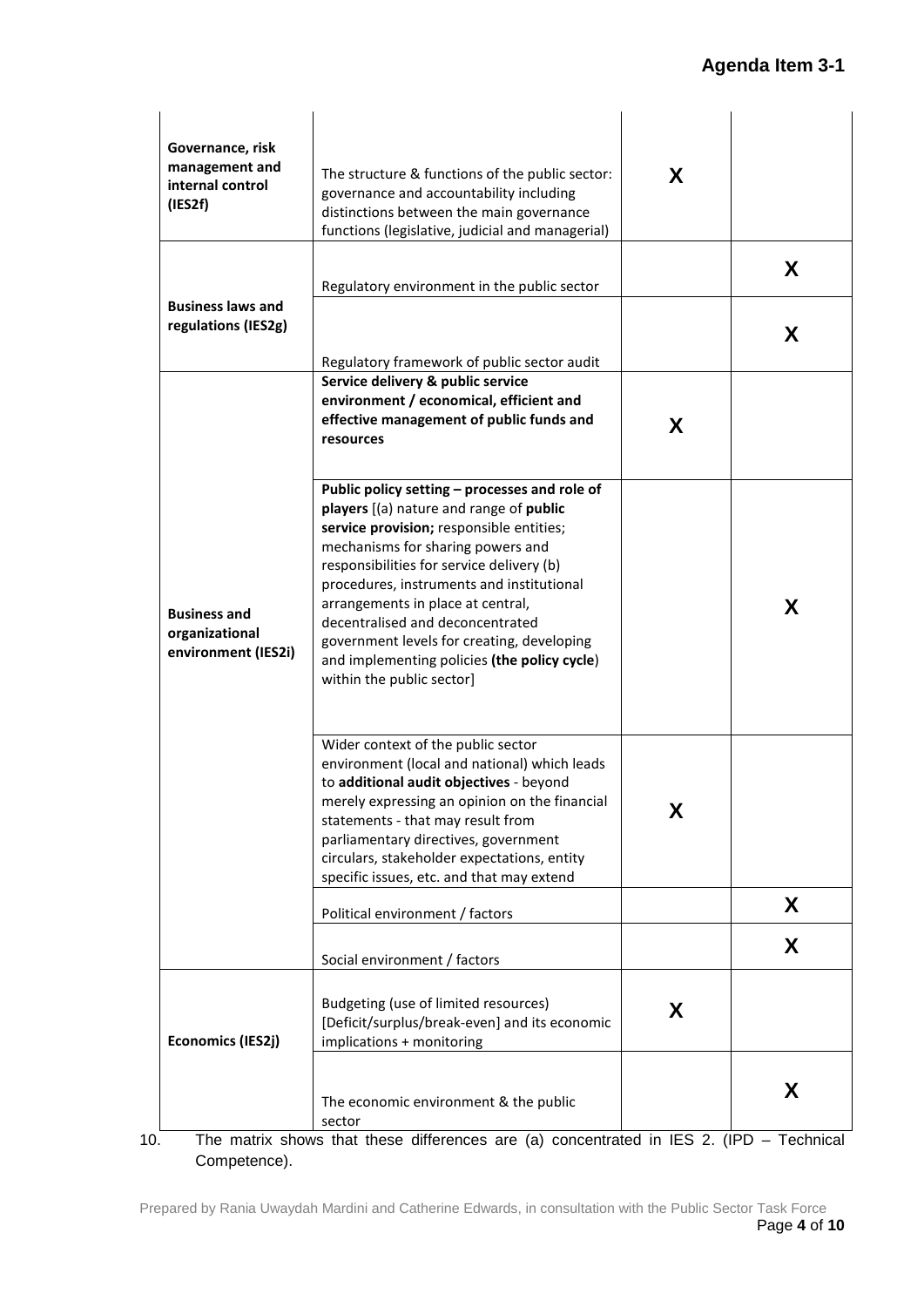- 11. It can be noted that the differences identified generally tie in closely with the competence areas already defined within the said standards, and are of three **types** as follows:
	- Differences relating to perspective and attributable basically to the absence of PS references. For example:
		- IES  $2(g)$  addresses the regulatory framework as do PS competency frameworks but it does so from a "business" entity's viewpoint and the competence area is entitled "**Business** laws and regulations".
		- **IES 2(a) addresses reporting standards as do PS competency frameworks but it** specifically refers to IFRS and not to IPSAS, although does reference "other applicable standards"
	- Substantive gaps attributable to competencies and related knowledge requirements that are sector specific. For example:
		- While IES 2(i) addresses the organizational environment with specific reference to  $$ inter alia- 'the role of multi-nationals" and "e-commerce" there are some knowledge areas that are characteristic of the PS such as nature and range *of* 'public service provision', 'public policy setting', and 'public-private partnerships'.
		- While IES 2(j) addresses economics with specific reference to "types of market structures, including perfect competition, monopolistic competition, monopoly, and oligopoly" there are some knowledge areas that are characteristic of the PS such "public debt and its potential impacts on economic activity levels, economic regulation and fiscal governance".
	- Differences pertaining to highly specialized areas such as compliance and performance audits. These may be more relevant to IES 8 (see item 12 hereunder).
- 12. IES 8 predominantly focuses on engagement partners for financial statement audits. While recognising that many audit firms undertake this role for public sector entities around the world, the PS equivalent might be a focus on the responsibility of Auditor Generals for performance audits, value for money audits and compliance audits, whether this responsibility is in practice delivered in-house or outsourced.
- 13. A further fundamental difference which has been explicitly identified in IESs 1, 4, 7, and 8, (and implicitly in IES 2) lies in the objectives of an organisation and arises in relation to the environment. A private sector organisation is managed with a profit motive where the key stakeholder to satisfy is the investors. By contrast, a PS organisation is managed with the objective of optimizing public service delivery (in light of, inter alia, the national agenda and resource constraints) where the key stakeholder to satisfy is the "citizen". Therefore, the focus is on "public accountability" or "democratic accountability" - rather than merely the "public interest" – in the context of the broader social, economic and political landscape.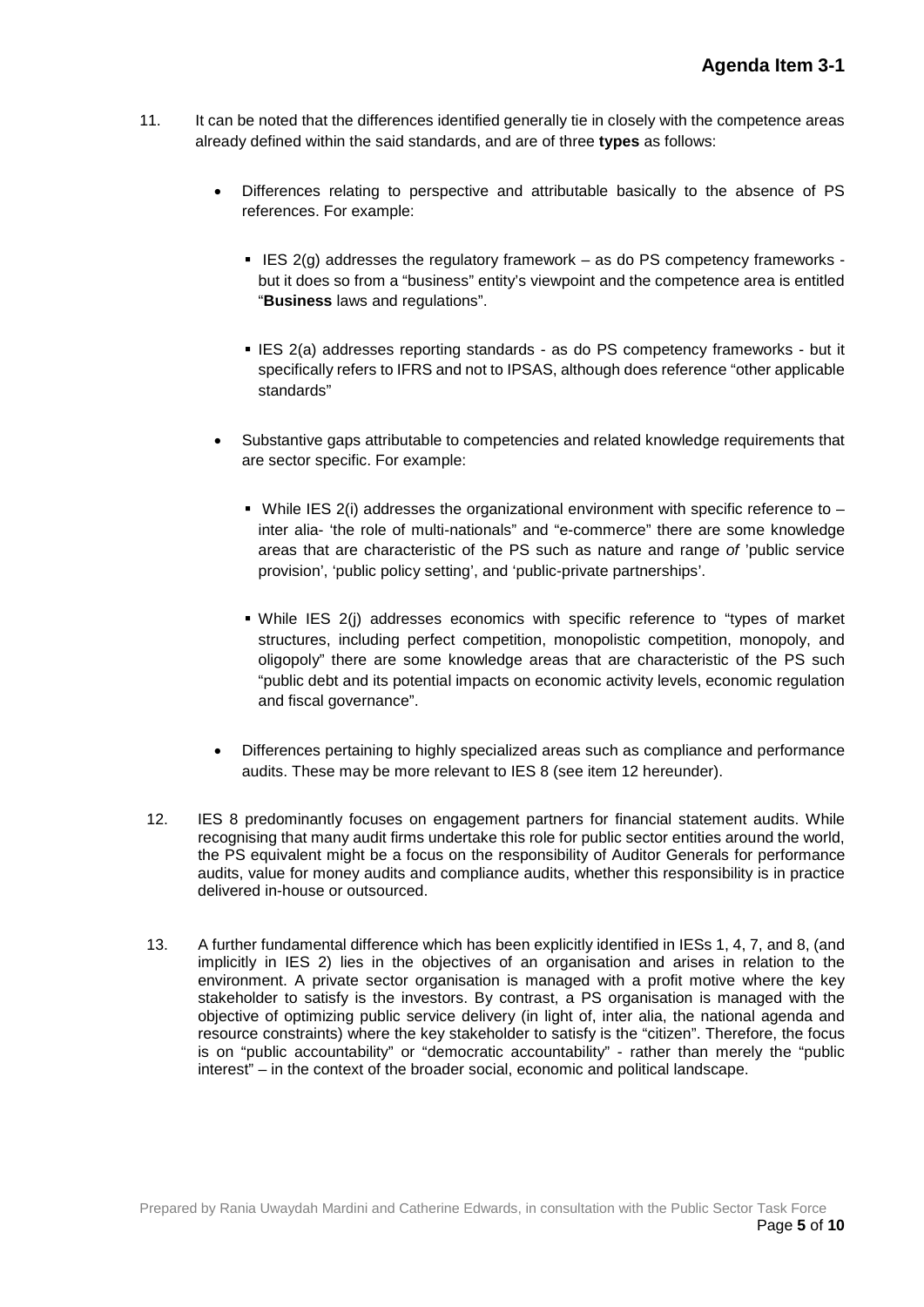#### **Proposals**

- 14. The Task Force proposes that a full project plan is created to investigate how best the identified differences (See Paragraphs 11-13) may be considered and dealt with as follows:
	- a) Amending IESs' competence areas or learning outcomes.
	- b) Adding specific competence areas or learning outcomes to IESs
	- c) Considering additional explanatory material within IESs
	- d) Developing new IESs
	- e) Providing guidance

#### **Resources**

- 15. The Task Force members are Rania Uwaydah Mardini (Chair), David McPeak (IFAC staff), James Gunn (IFAC staff), Adrian Pulham (Secretary), Catherine Edwards, Manil Jayesinghe and Robert Zwane.
- 16. An evaluation of the sufficiency of resources will be made on an ongoing process throughout the PS project, and as additional resources are needed, adjustments will be made accordingly. For example, engagement of resources outside of the Board or support from the CAG.

#### **Action Requested:**

- **A. Does the Board agree with the Task Force's methodology?**
- **B. Is the Board satisfied with the Task Force's analysis and are there any key elements missing from the analysis?**
- **C. Does the Board agree with our proposal to create a full project plan?**

### **PROPOSED WAY FORWARD**

17. Based on the input to be provided by the CAG and the Board during April 2018, the Task Force will refine the scope of the project with the objective of submitting a project plan, including miilestones and timelines to the Board for approval in July 2018.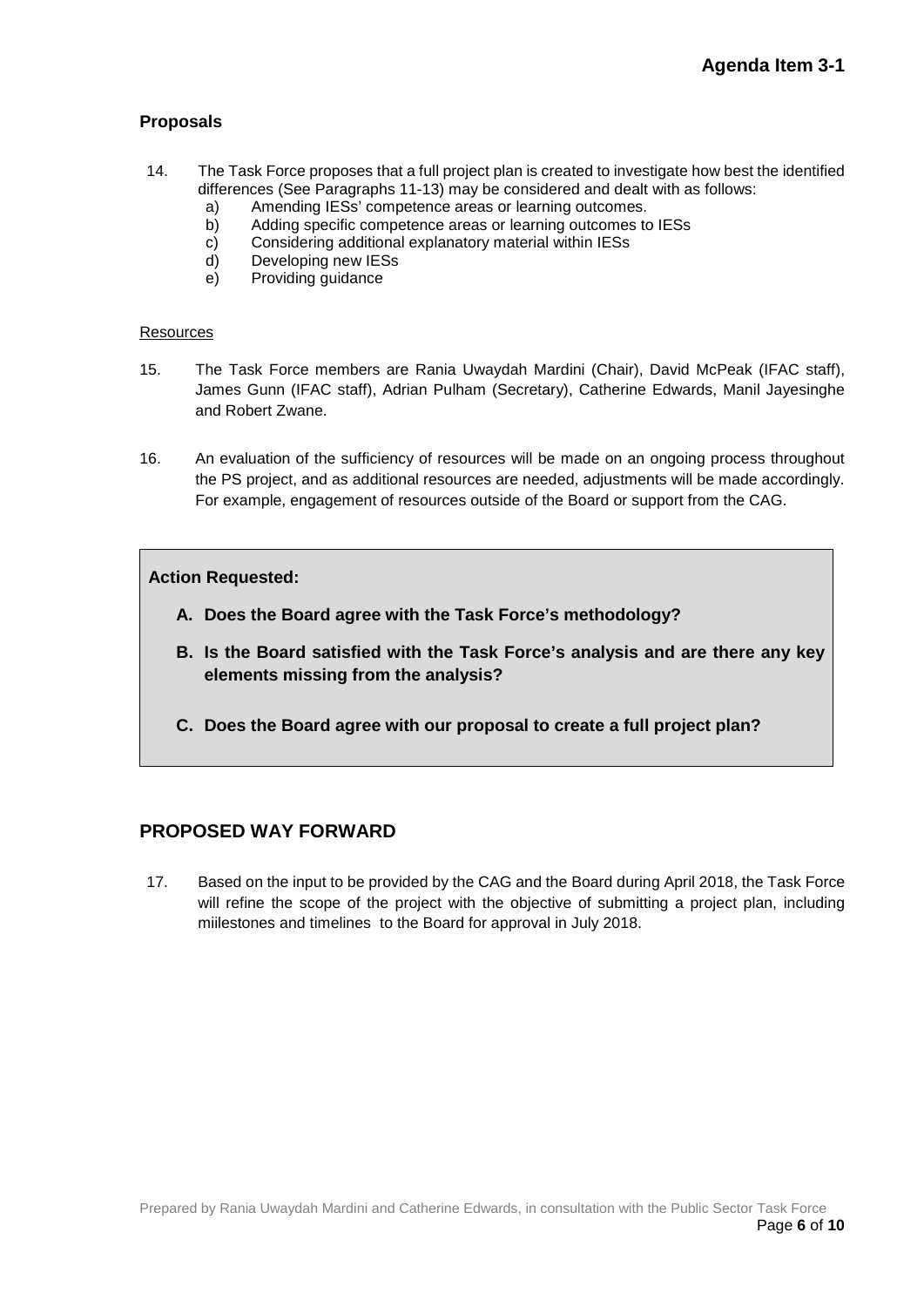# **Appendix 1: Detailed findings from key frameworks, government skills documents and syllabi**

|                         |                                                                                                   | KEY PUBLIC SECTOR COMPETENCIES / LEARNING OUTCOMES NOT<br><b>COVERED BY IESS</b>                                                                             |                                             |                                                   |                           |                                             |                                               |                           |                  |
|-------------------------|---------------------------------------------------------------------------------------------------|--------------------------------------------------------------------------------------------------------------------------------------------------------------|---------------------------------------------|---------------------------------------------------|---------------------------|---------------------------------------------|-----------------------------------------------|---------------------------|------------------|
| <b>IES</b><br>Reference | Competence Area /<br><b>Issue</b>                                                                 | <b>Public Sector Competence / Learning Outcome /</b><br><b>Focus</b>                                                                                         | <b>AFROSAI-E</b><br>competency<br>framework | <b>INTOSAI</b><br>draft<br>framework<br>$(2016)*$ | <b>CIPFA</b><br>syllabus  | <b>Office</b><br>of the<br>AG of<br>Ireland | <b>Wales</b><br><b>Audit</b><br><b>Office</b> | Yukon<br>Gov't            | <b>CCAF</b>      |
| IES 2(a)                | <b>Technical</b><br>Accounting /<br><b>Financial</b><br><b>Accounting and</b><br><b>Reporting</b> | Distinction between accounting in public and<br>private sectors*                                                                                             | $\boldsymbol{\mathsf{X}}$                   |                                                   |                           |                                             |                                               |                           |                  |
|                         |                                                                                                   | Financial reporting standards in the public sector<br>(IPSAS)/ European Public Sector Accounting<br>Standards / Other                                        | X                                           | <b>Implied</b>                                    | $\boldsymbol{\mathsf{X}}$ | $\boldsymbol{\mathsf{X}}$                   |                                               |                           |                  |
|                         |                                                                                                   | PEFA assessments / performance evaluation                                                                                                                    | $\mathbf{x}$                                |                                                   | $\boldsymbol{\mathsf{X}}$ |                                             |                                               | $\boldsymbol{\mathsf{X}}$ | $\boldsymbol{X}$ |
| IES $2(c)$              | <b>Financial</b><br>Management                                                                    | Comparison of pricing cost recovery strategies in<br>the context of both commercial and public sector<br>entities                                            | X                                           |                                                   |                           |                                             |                                               |                           |                  |
|                         |                                                                                                   | Organisational financial objectives and<br>methodologies including financing and investment<br>policies (long and short term)- from a public sector<br>angle | X                                           |                                                   | X                         |                                             |                                               | X                         |                  |

Prepared by Rania Uwaydah Mardini and Catherine Edwards, in consultation with the Public Sector Task Force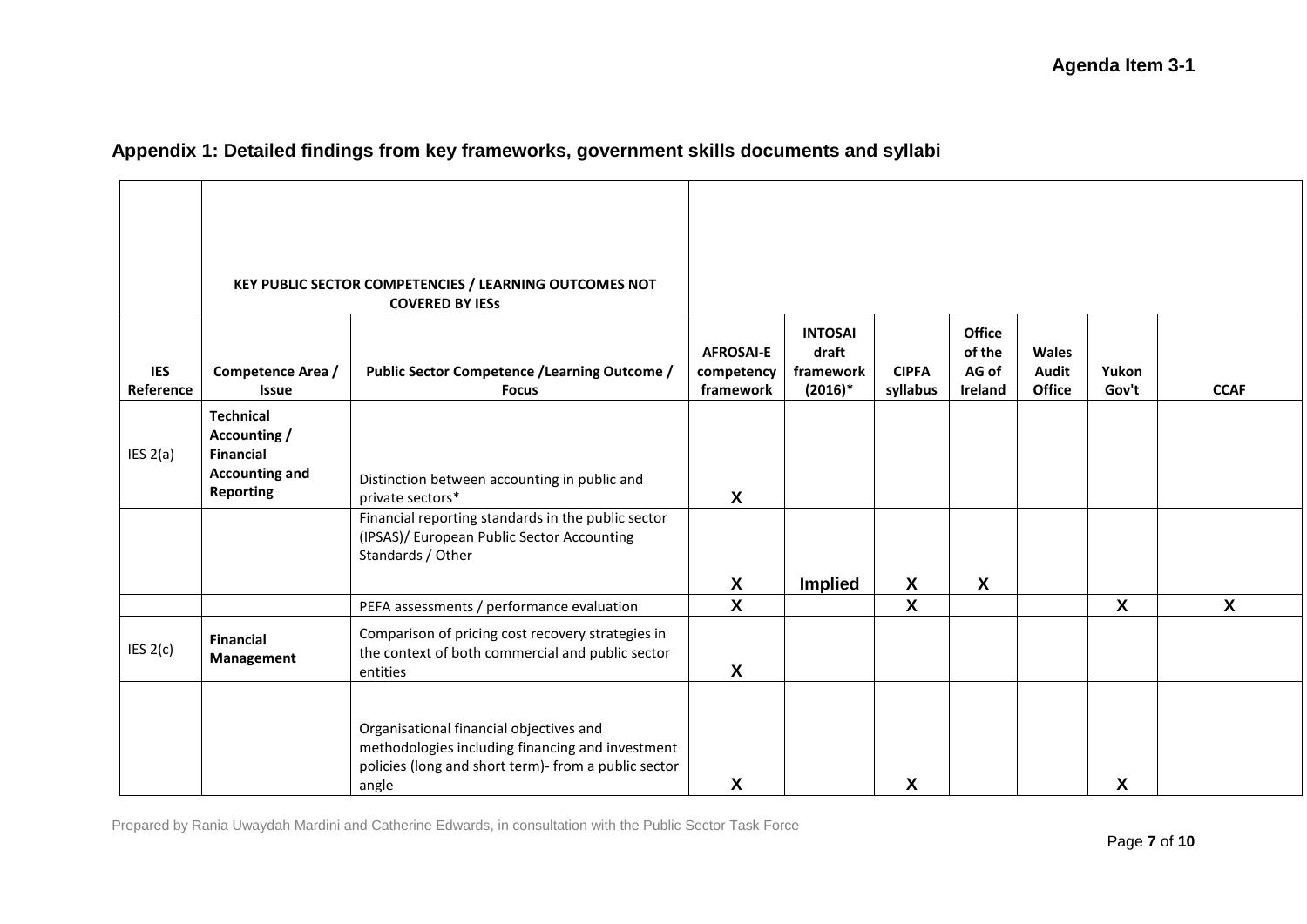| IES 2(e)   | <b>Audit and assurance</b> | Main types of audit [compliance and performance<br>besides financial] carried out in entities and the<br>purposes attaching to them                                                                                                 | X                | $\boldsymbol{X}$ | Х,<br><b>Value</b><br>for<br><b>Money</b><br><b>Audits</b> |   |                  | Х;<br>Comprehensive<br><b>Audits</b> |
|------------|----------------------------|-------------------------------------------------------------------------------------------------------------------------------------------------------------------------------------------------------------------------------------|------------------|------------------|------------------------------------------------------------|---|------------------|--------------------------------------|
|            |                            | The approach to conducting audits in the public<br>sector with particular emphasis on the types of<br>audit unique to/predominant in the sector;                                                                                    | X                | X                | X                                                          |   |                  |                                      |
|            |                            | Similarities and differences between audit roles in<br>the public and private sectors                                                                                                                                               | X                |                  | X                                                          |   |                  |                                      |
|            |                            | Other bodies of audit standards: International<br>Standards of Supreme Audit Institutions (ISSAI) /<br>Internal Audit Standards / Value-for-Money<br>Standards/Other                                                                | X                | $\boldsymbol{X}$ | X                                                          | X | $\boldsymbol{X}$ | X                                    |
|            |                            | Roles & responsibilities of internal audit and<br>relationships with external audit                                                                                                                                                 | $\boldsymbol{X}$ |                  | $\boldsymbol{\mathsf{X}}$                                  |   |                  |                                      |
|            |                            | Integration of audit evaluations with other sources<br>of operational & financial information for policy &<br>decision making & good governance                                                                                     | X                |                  | X                                                          |   |                  |                                      |
| IES $2(d)$ | <b>Taxation</b>            | <b>Taxation models</b>                                                                                                                                                                                                              | X                |                  | X                                                          |   |                  |                                      |
|            |                            | Public revenues & economic management                                                                                                                                                                                               | X                |                  | X                                                          |   |                  |                                      |
|            |                            | Long-term estimation of public revenue &<br>expenditure streams: relationships between<br>taxation levels, socio-economic conditions and<br>national macroeconomic policy and performance +<br>appraisal of the use of public funds | X                |                  |                                                            |   |                  |                                      |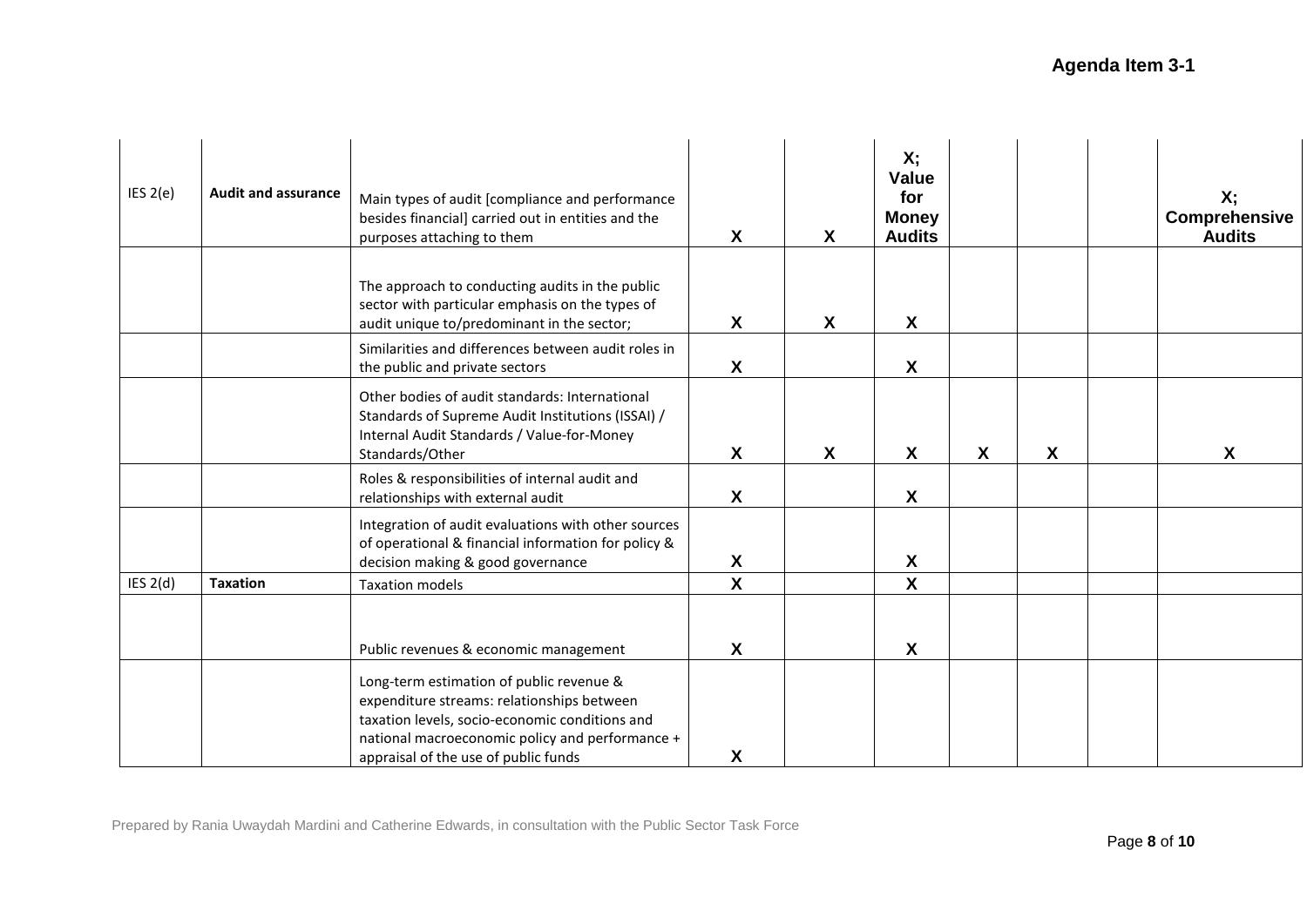| IES $2(f)$ | Governance, risk<br>management and<br>internal control | The structure & functions of the public sector:<br>governance and accountability including<br>distinctions between the main governance<br>functions (legislative, judicial and managerial)<br>Regulatory environment in the public sector                                                                                                                                                                                                                         | X<br>$\boldsymbol{\mathsf{X}}$ | X<br>$\mathsf{X}$ | $\boldsymbol{\mathsf{X}}$<br>$\boldsymbol{\mathsf{X}}$ |                  |   | $\boldsymbol{X}$          | X |
|------------|--------------------------------------------------------|-------------------------------------------------------------------------------------------------------------------------------------------------------------------------------------------------------------------------------------------------------------------------------------------------------------------------------------------------------------------------------------------------------------------------------------------------------------------|--------------------------------|-------------------|--------------------------------------------------------|------------------|---|---------------------------|---|
| IES 2(g)   | <b>Business laws and</b><br>regulations                | Regulatory framework of public sector audit                                                                                                                                                                                                                                                                                                                                                                                                                       | X                              | X                 | $\boldsymbol{\mathsf{X}}$                              |                  |   |                           |   |
|            |                                                        | Different government systems such as<br>Westminster and Courts of account                                                                                                                                                                                                                                                                                                                                                                                         | X                              |                   |                                                        |                  |   |                           |   |
| IES $2(i)$ | <b>Business and</b><br>organizational<br>environment   | Service delivery & public service environment /<br>economical, efficient and effective management<br>of public funds and resources                                                                                                                                                                                                                                                                                                                                | X                              |                   | X                                                      | $\boldsymbol{X}$ | X | X                         | X |
|            |                                                        | Public policy setting - processes and role of<br>players [(a) nature and range of public service<br>provision; responsible entities; mechanisms for<br>sharing powers and responsibilities for service<br>delivery (b) procedures, instruments and<br>institutional arrangements in place at central,<br>decentralised and deconcentrated government<br>levels for creating, developing and implementing<br>policies (the policy cycle) within the public sector] | X                              |                   | $\boldsymbol{\mathsf{X}}$                              |                  |   | $\boldsymbol{\mathsf{X}}$ |   |
|            |                                                        | Public/private sector partnerships and donor<br>relationships: procedures for establishment &<br>dissolution; advantages and disadvantages; range<br>and scope of relationships including regulatory<br>issues and the private sector provision of public<br>services through (inter alia) privatisation,<br>public/private partnerships and external<br>contracting                                                                                              | X                              |                   | X                                                      |                  |   |                           |   |